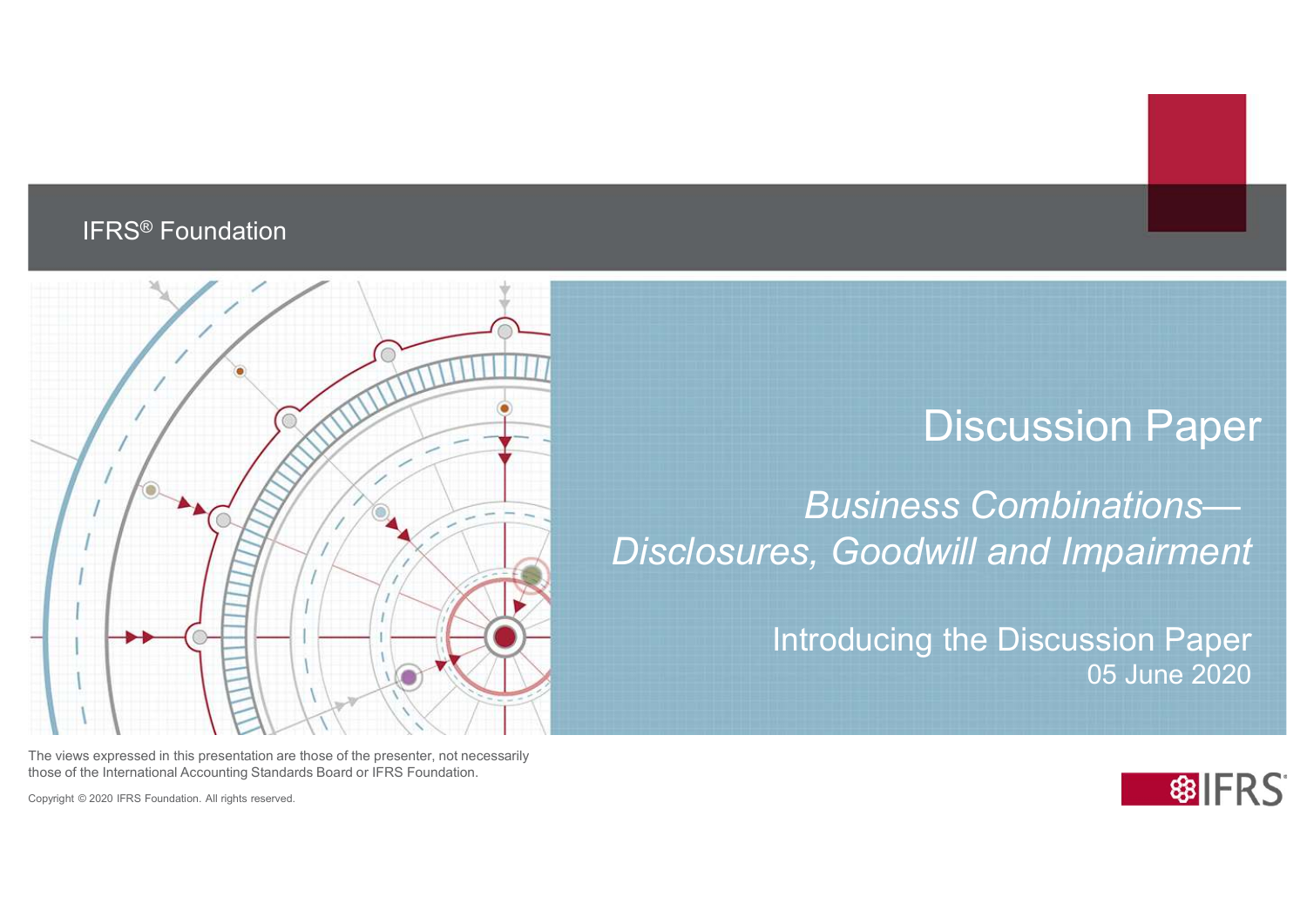### Before we start 22

#### Housekeeping

The views expressed are those of the presenters, not necessarily those of the International Accounting Standard Board (Board) or the IFRS Foundation.

The full text of the Discussion Paper is available at https://cdn.ifrs.org/- /media/project/goodwill-and-impairment/goodwill-and-impairment-dp-march-2020.pdf.

For a summary of the Discussion Paper, you may refer to the project snapshot at https://cdn.ifrs.org/-/media/project/goodwill-and-impairment/goodwill-impairment-dpsnapshot.pdf.

To ask a question during the webinar, type it into the designated text box on your screen and click 'submit'. You can submit questions at any time during the presentation. We'll try to answer them at the end of the presentation.

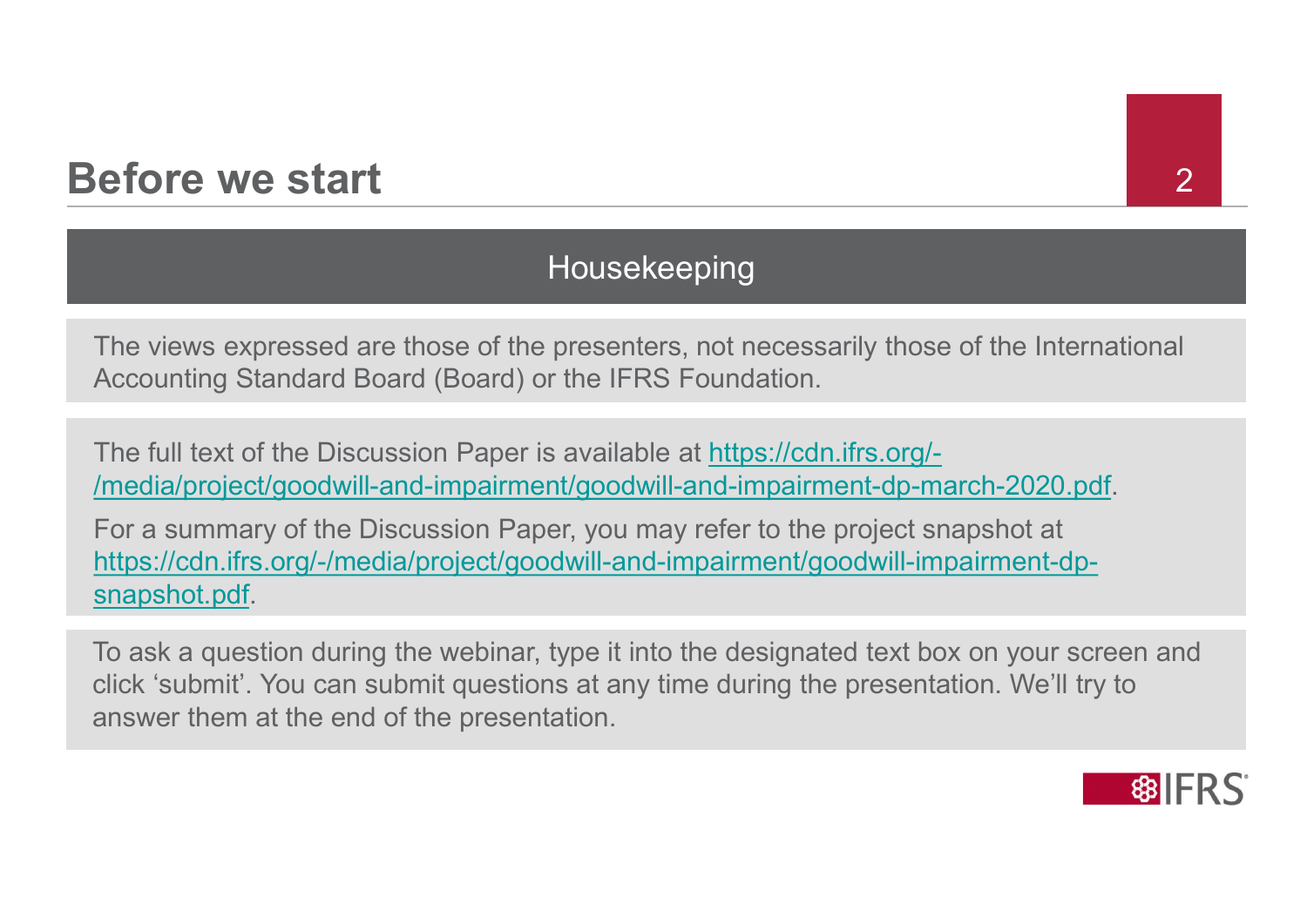# The Discussion Paper 3



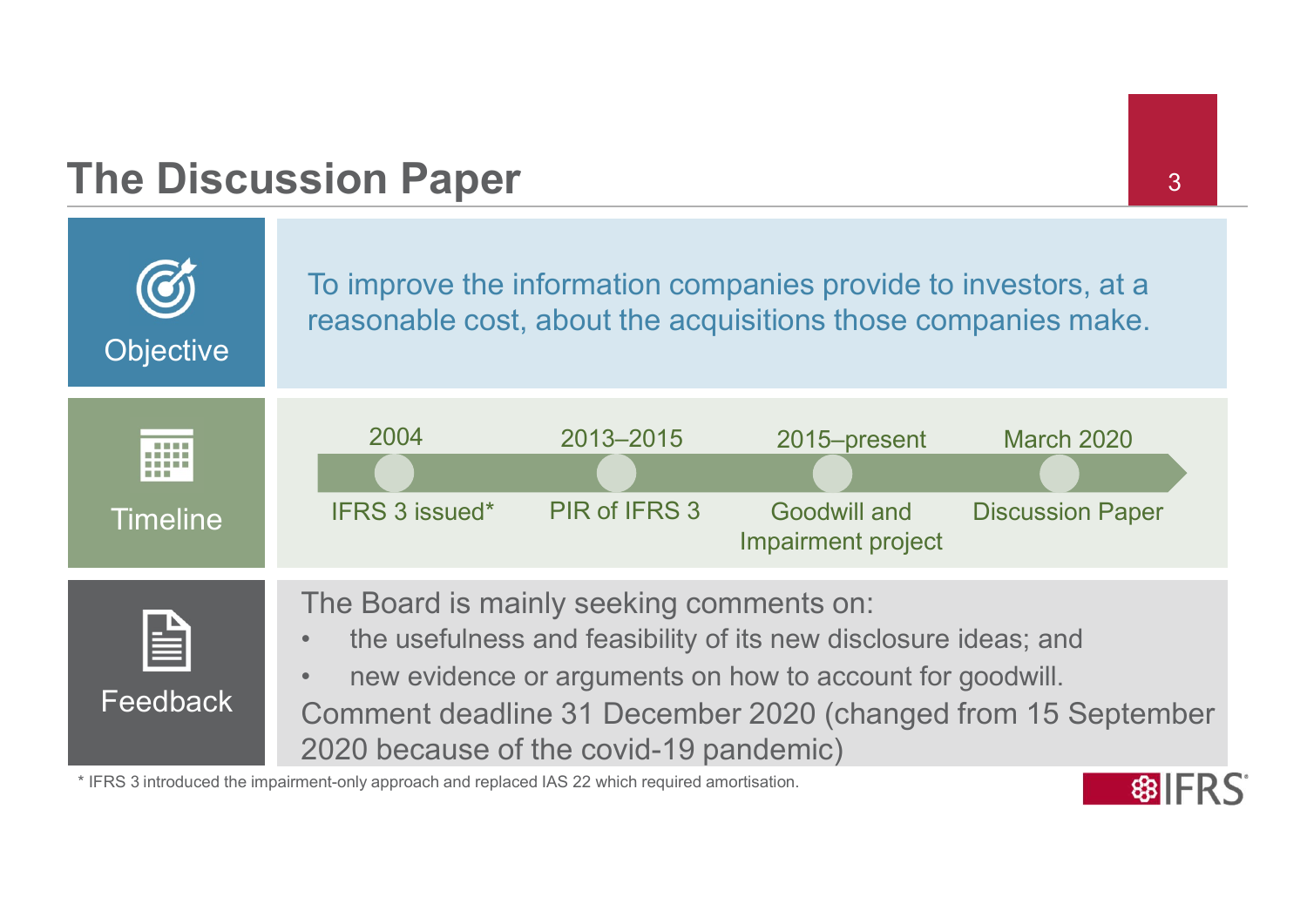# The Board's preliminary views 44

| $\mathbf 0$ | Improving<br>disclosures about<br>acquisitions | Require companies to disclose:<br>management's objectives for acquisitions; and<br>Some targeted improvements to existing disclosures. | how acquisitions have performed against those objectives subsequently.                                                                                      |
|-------------|------------------------------------------------|----------------------------------------------------------------------------------------------------------------------------------------|-------------------------------------------------------------------------------------------------------------------------------------------------------------|
| 2           | Improving the<br>accounting for<br>goodwill    | $\vert A \vert$<br>Can the impairment test<br>be made more effective?                                                                  | Not significantly, and not at a reasonable<br>cost.                                                                                                         |
|             |                                                | B<br>Should goodwill be<br>amortised?                                                                                                  | No, retain the impairment-only model.                                                                                                                       |
|             |                                                | Can the impairment test<br>be simplified?                                                                                              | Yes, provide relief from the annual<br>impairment test and simplify value in use.                                                                           |
| 6           | Other topics                                   |                                                                                                                                        | • Present on the balance sheet the amount of total equity excluding goodwill.<br>• Do not change recognition of intangible assets separately from goodwill. |

**88IFRS**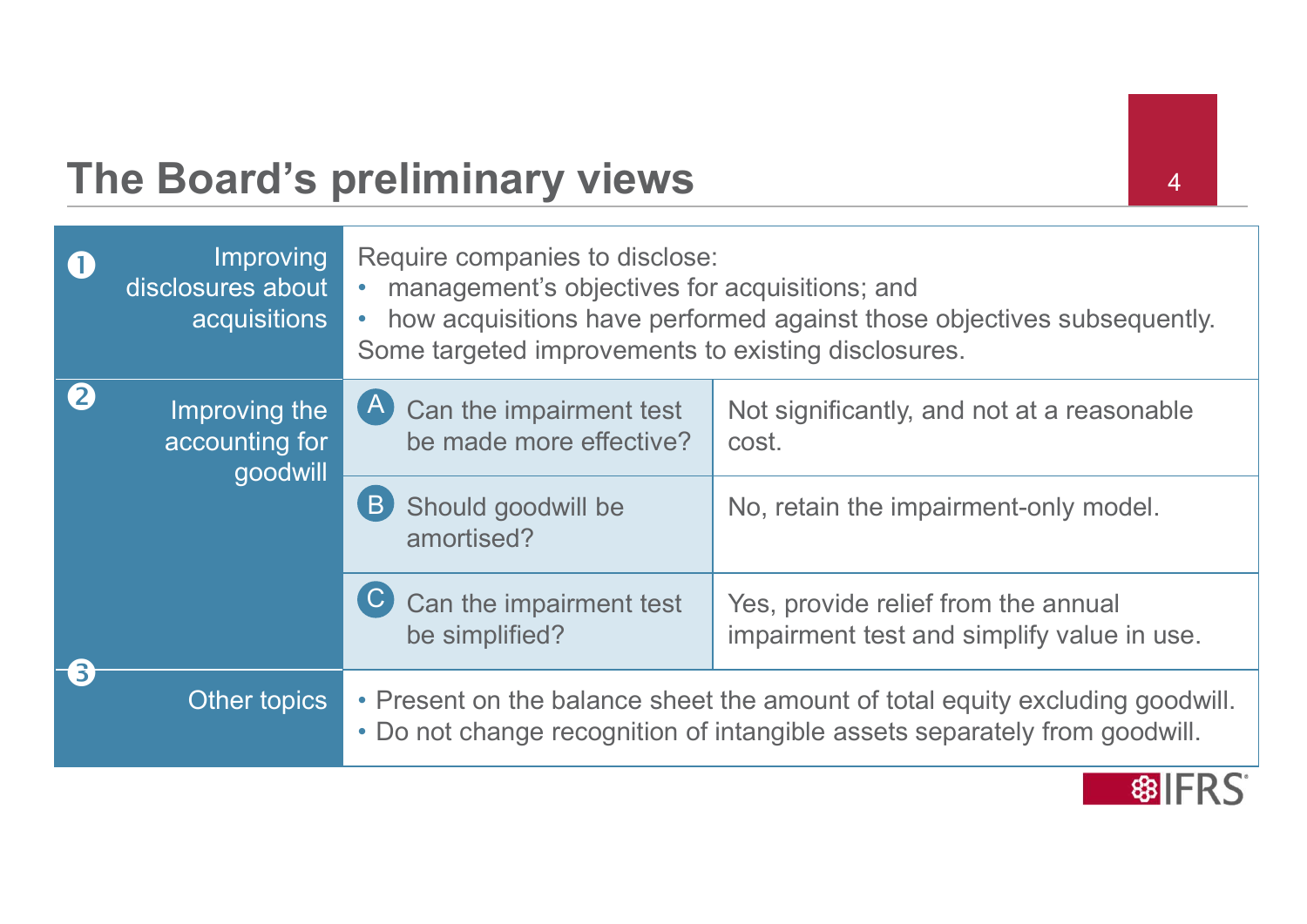# **O** Improving disclosures about acquisitions **1996** • Such information would allow investors<br>
to not get enough<br>
the information about<br>
subsequent performance<br>
• Such information would allow investors<br>
to hold management to account<br>
(stewardship).<br>
• IFRS Standards do not s

# What is the issue? • What is the issue?<br>
• Investors do not get enough<br>
information about<br>
• acquisitions and their<br>
• Such information would allow investors<br>
• Such information would allow investors<br>
• IFRS Standards do not specifically<br>
•

information about

to hold management to account

require companies to disclose

performance of acquisitions.

information about the subsequent

(stewardship).

acquisitions and their

Investors do not get enough

Board's preliminary view: require disclosures

#### At the acquisition date:



- 
- 
- subsequent performance with the extraction of the extraction of the extraction of the extraction of the extraction of the extraction of the extraction of the extraction of the extraction of the extraction of the extraction **Caulisitions**<br> **Example 18 To 18 To 18 To 18 To 18 To 18 To 18 To 18 To 18 To 18 To 18 To 18 To 18 To 18 To 18 To 18 To 18 To 18 To 18 To 18 To 18 To 18 To 18 To 18 To 18 To 18 To 18 To 18 To 18 To 18 To 18 To 18 To 18 To Carry 1997**<br>
For the acquisition of the acquisition date:<br>
• Strategic rationale for acquisition<br>
• Objectives for the acquisition<br>
• Metrics for monitoring achievement<br>
of objectives **Carry Control Control Control Control Control Control Control Control Control Control Control Control Control Control Control Control Control Control Control Control Control Control Control Control Control Control Control** of objectives

#### After the acquisition date:



Performance against objectives

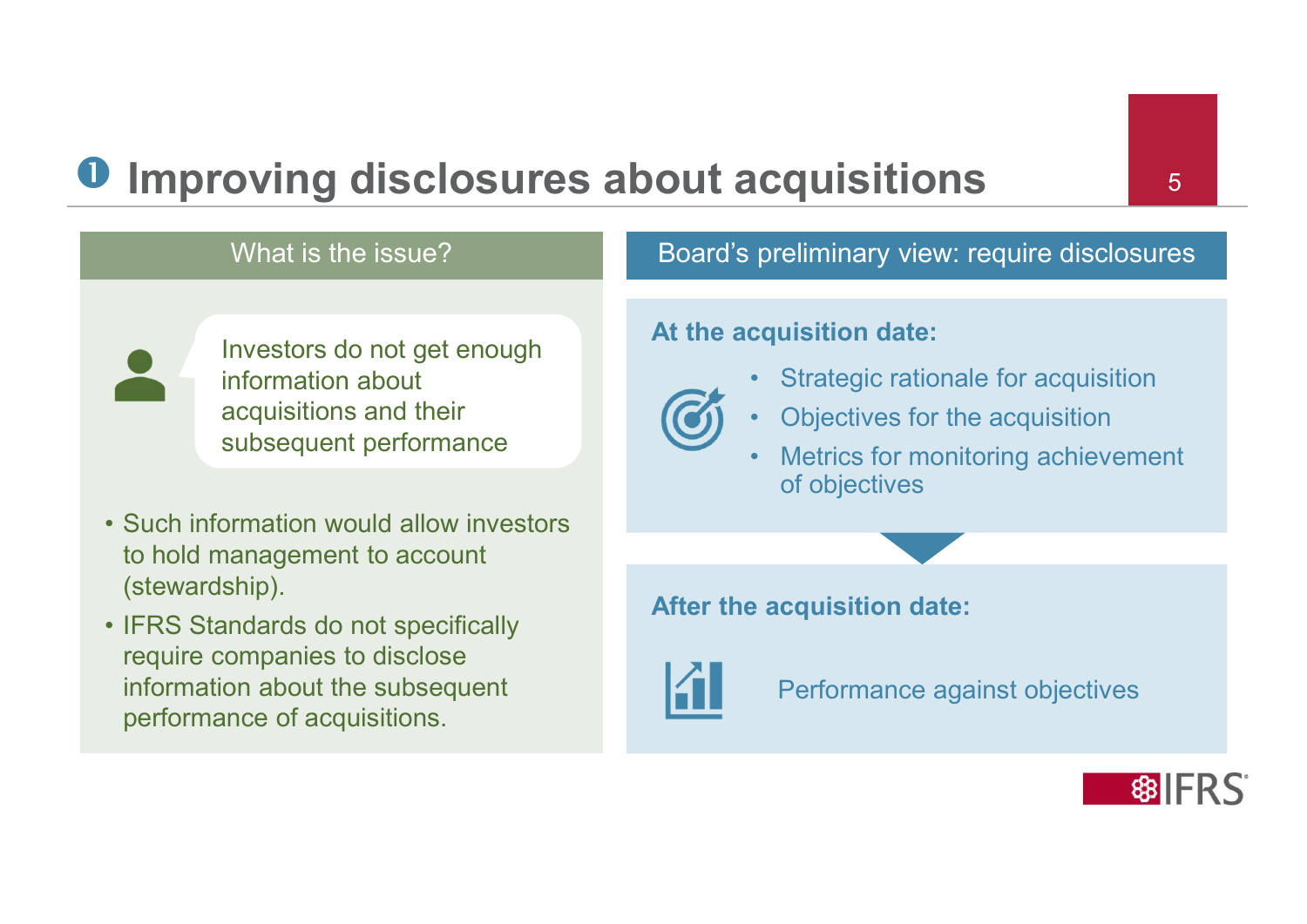# **O** Improving disclosures about acquisitions **1.** 6

• Management approach:<br>
Management approach:<br>
Mo single metric suitable, because<br>
• Management approach:<br>
• Management approach:<br>
• Management approach: • Improving disclosures ab<br>
Moard's preliminary view: Companies should denternally to monitor acquisitions<br>
What metrics should be disclosed?<br>
• No single metric suitable, because<br>
business combinations are all different<br> mand is closures about and is preliminary view: Companies should discribed and the monitor acquisitions<br>and metrics should be disclosed?<br>No single metric suitable, because<br>business combinations are all different<br>Management **Example 19 Consults 20 ADO**<br>
Internally to monitor acquisitions<br>
and metrics should be disclosed?<br>
No single metric suitable, because<br>
business combinations are all different<br>
Management approach:<br>
Less costly to produce<br> Frame Soard's preliminary view: Companies should disclose inform and the metric of the disclosed?<br>
• No single metric suitable, because<br>
business combinations are all different<br>
• Management approach:<br>
• Less costly to pro Board's preliminary view: Companies should disclose information management uses internally to monitor acquisitions

#### What metrics should be disclosed?

- business combinations are all different
- -
	- manages acquisitions **that is a structure of the structure of the structure of the structure of the structure of the structure of the structure of the structure of the structure of the structure of the structure of the str**
- 
- mericulary to monitor acquisitions<br>
What metrics should be disclosed?<br>
 No single metric suitable, because<br>
business combinations are all different<br>
 Management approach:<br>
 Less costly to produce<br>
 Insights into how ma business where integration occurs

#### Should all material acquisitions be disclosed?

- **France Court acquisitions**<br>Fisclose information management uses<br>Should all material acquisitions be disclosed?<br>• Disclosure of all material acquisitions could be<br>• Preliminary view: define 'management' as 'chief<br>• Operati onerous for serial acquirers
- **Follow Solutions 19 Conciled Solutions**<br>
Fisclose information management uses<br>
Should all material acquisitions be disclosed?<br>
 Disclosure of all material acquisitions could be<br>
onerous for serial acquirers<br>
 Preliminar operating decision maker' (CODM) (IFRS 8 Operating Segments) Fisclose information management uses<br>
Should all material acquisitions be disclosed?<br>
• Disclosure of all material acquisitions could be<br>
onerous for serial acquirers<br>
• Preliminary view: define 'management' as 'chief<br>
ope
- like to know more about?

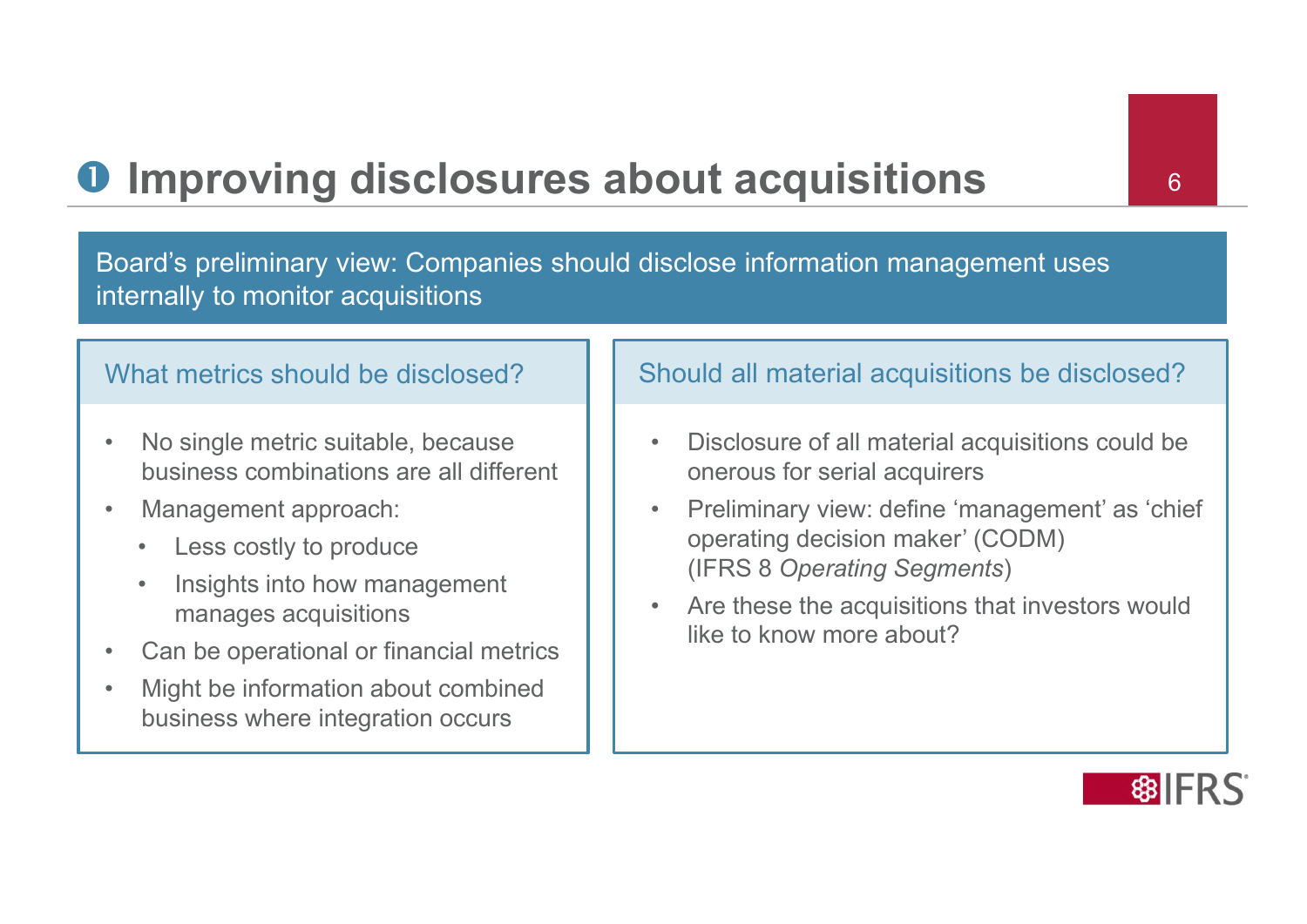# **O** Further improvements to IFRS 3 disclosures

Expected synergies • Help investors better understand the factors Defined benefit • Some investors consider these liabilities to pension liabilities & debt • Needed to assess return on capital employed. Pro-forma information • Preparers question the usefulness of the improvements to IFRS 3 dis<br>
Message from stakeholders<br>
• Synergies are often an important part of an<br>
• Help investors better understand the factors<br>
that contributed to the acquisition price. acquisition. improvements to IFRS 3 dis<br>
Message from stakeholders<br>
• Synergies are often an important part of an<br>
• Help investors better understand the factors<br>
• Help investors better understand the factors<br>
• Some investors conside that contributed to the acquisition price. Require companies to disclose in the year of acquisition the amount, or range of amounts, of synergies expected from an acquisition. many of the against to the sense of the age of the sense of the sense of the sense of the sequistion.<br>
• Synergies are often an important part of an<br>
• Help investors better understand the factors<br>
• Some investors conside form part of the capital employed for acquisitions. main interest to IFRS 3 disc<br>
Message from stakeholders Preli<br>
• Synergies are often an important part of an<br>
• Help investors better understand the factors acquisition<br>
• Help investors better understand the factors of sy Require companies to disclose the amount of defined benefit pension liabilities and debt of the acquiree at the acquisition date, separately from other classes of liabilities. Message from stakeholders<br>
• Synergies are often an important part of an<br>
acquisition.<br>
• Help investors better understand the factors<br>
• for the contributed to the acquisition price.<br>
• Some investors consider these liabi guidance, resulting in diversity in practice. • Synergies are often an important part of an<br>
• Help investors better understand the factors<br>
• Some investors better understand the factors<br>
• Some investors consider these liabilities to<br>
• Frequences of the capital emp information, while investors think that the Require companies to disclose both actual and pro-forma revenue, operating profit and cash flows from operating activities.

information is important.

Message from stakeholders **Preliminary view of the Board** 

7

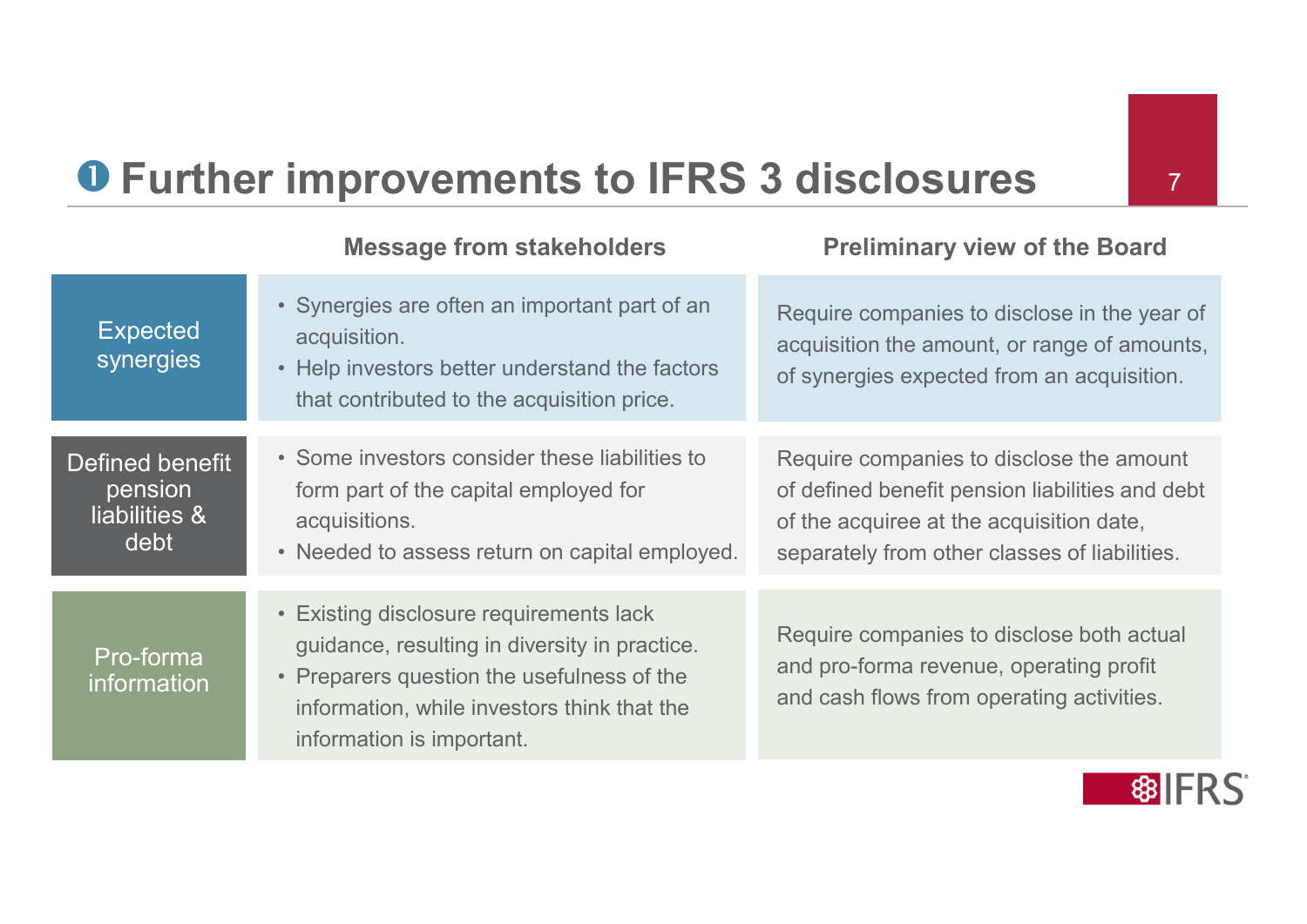# **2** Improving the accounting for goodwill 8

#### What are the issues? The Research undertaken by the Board



Impairment losses on goodwill<br>are recognised too late are recognised too late

Could be due to:

- too optimistic cash flow estimates; or
- shielding of goodwill from impairment by headroom (see next slide)



The impairment test is complex and costly for companies



Can the impairment test be made more effective?  $A$   $)$  can the impairment



B Should goodwill be amortised?



Can the impairment test be simplified?

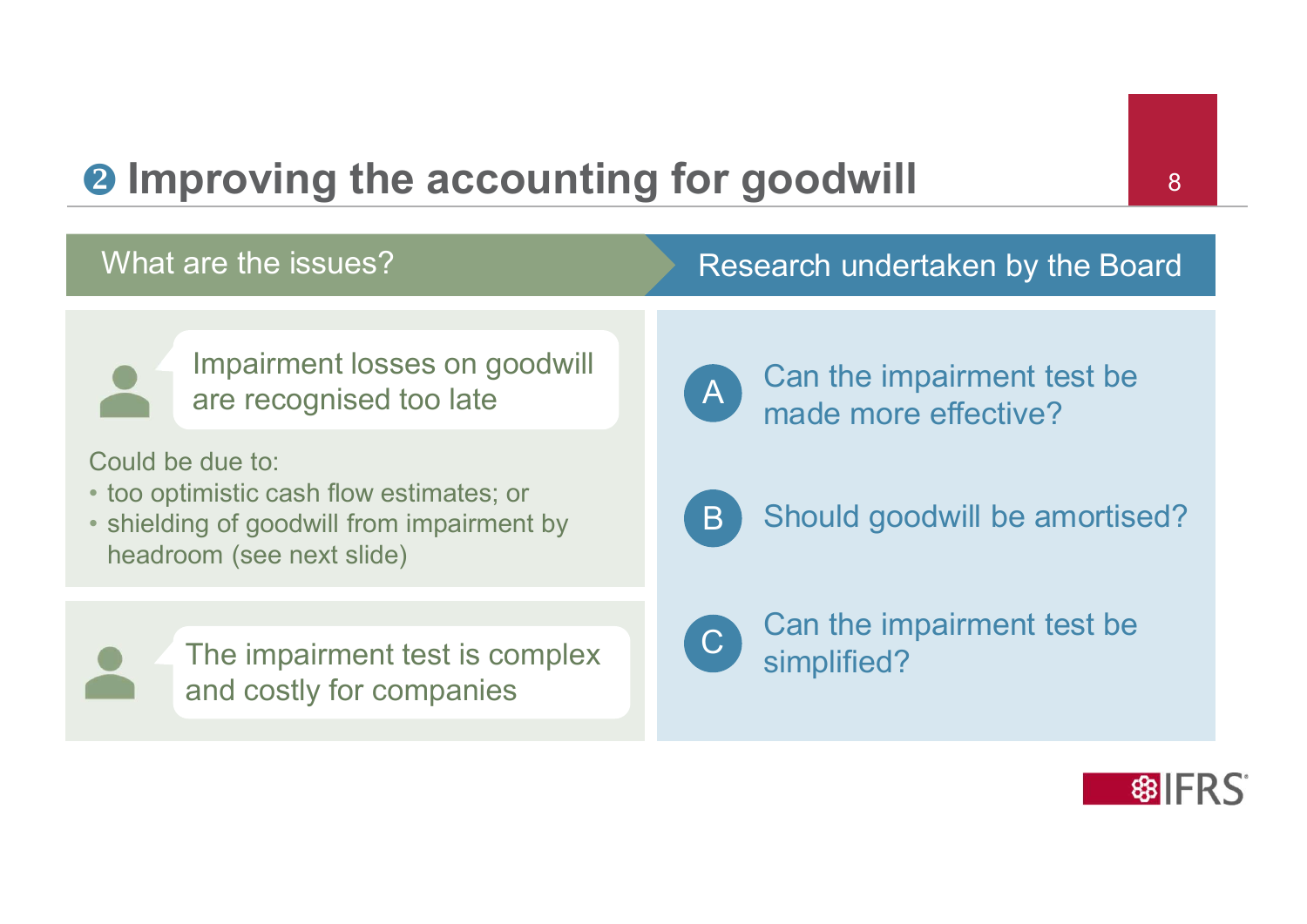# Background—shielding <sup>9</sup>

 $\rightarrow$  impairment loss



- $\rightarrow$  combined business is tested for impairment
- $\rightarrow$  no impairment loss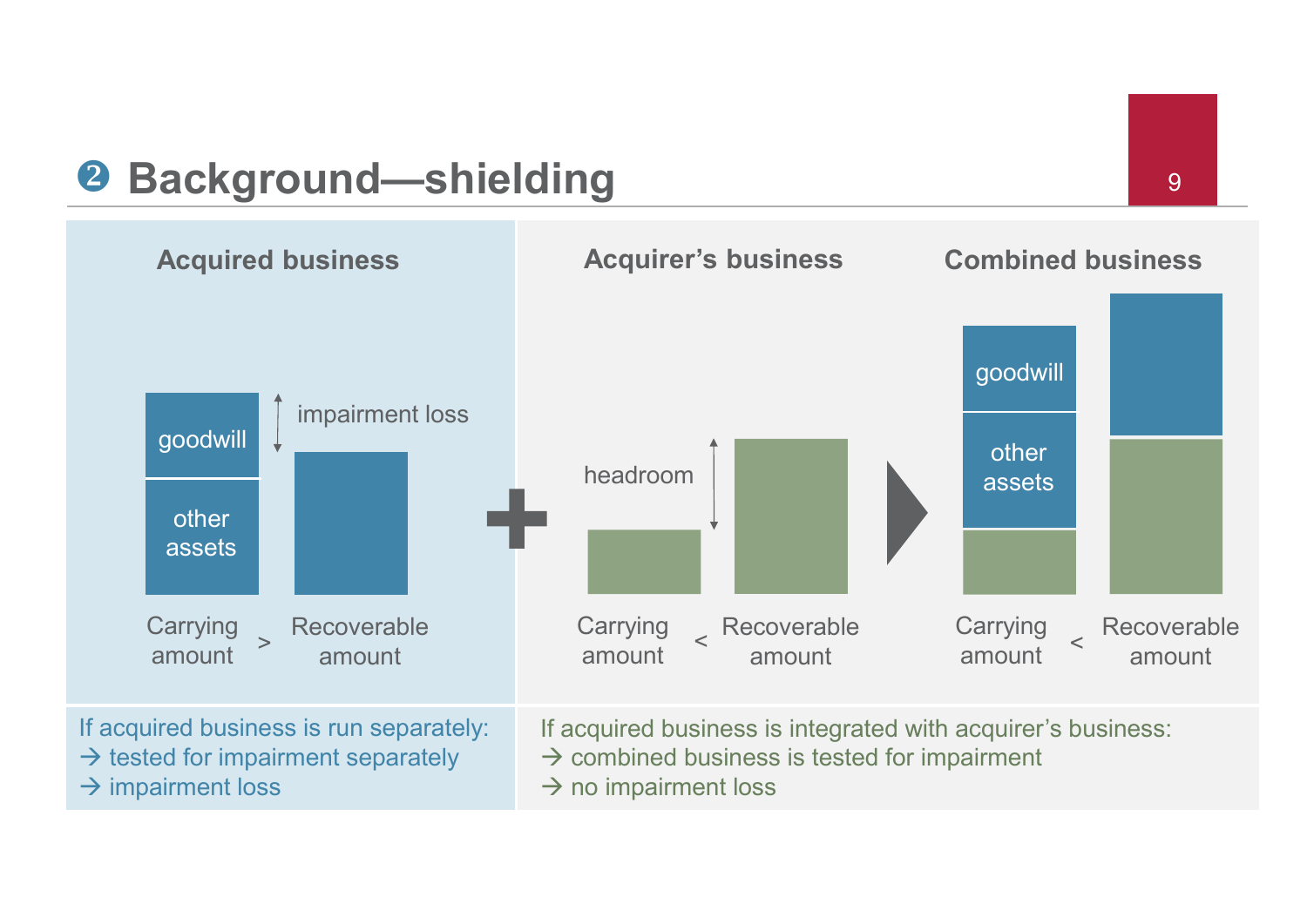#### **24 Can the impairment test be made more effective?** 10

#### Board's preliminary view

#### No feasible alternative test

- It is not feasible to make the impairment test for goodwill significantly more effective at a reasonable cost to companies.
- Shielding cannot be eliminated because goodwill has to be tested for impairment with other assets.
- The test cannot always signal how an acquisition is performing, but that does not mean that the test has failed

test goodwill directly

• When performed well, the test ensures that the carrying amount of the CGU as a whole is recoverable.

#### Disclosure solution The test is not intended to

The disclosure requirements discussed on slides 5–6 could provide information that investors need about the performance of acquisitions.

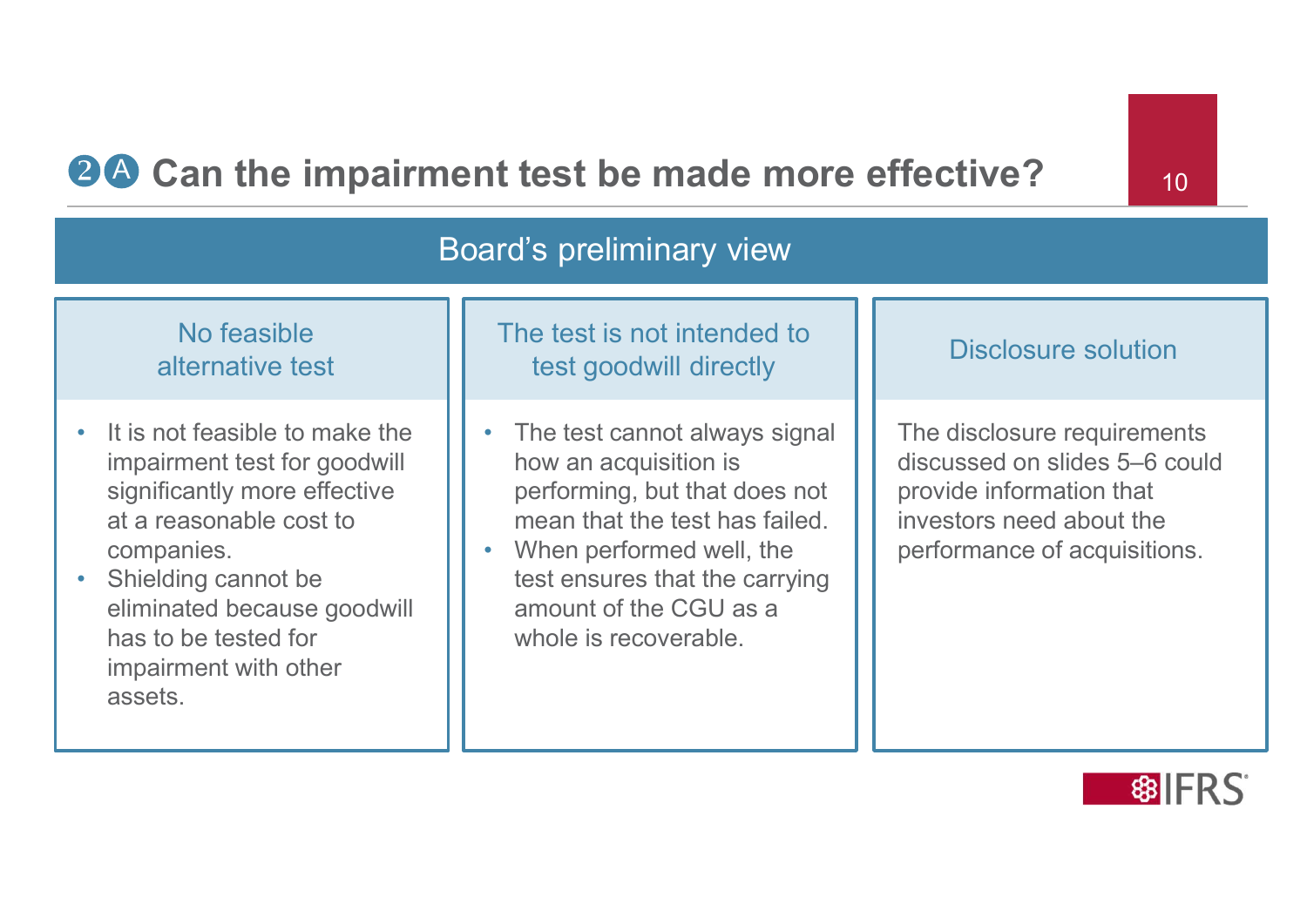# **88 Amortisation of Goodwill vs Impairment-only** 11

| <b>26 Amortisation of Goodwill vs Impairment-only</b><br>11                                       |                                                                                                                                                                |  |  |  |
|---------------------------------------------------------------------------------------------------|----------------------------------------------------------------------------------------------------------------------------------------------------------------|--|--|--|
| Amortising goodwill                                                                               | Retaining the impairment-only model                                                                                                                            |  |  |  |
| some say                                                                                          | others say                                                                                                                                                     |  |  |  |
| Goodwill is overstated, so management is not held<br>to account.                                  | The impairment-only model provides useful<br>confirmatory information to investors.                                                                            |  |  |  |
| Amortisation is simple and targets acquired<br>goodwill directly.                                 | Amortisation is arbitrary and would be ignored by<br>many investors.                                                                                           |  |  |  |
| The impairment test is not working as well as the<br>Board intended.                              | If applied well, the impairment test works as the<br>Board intended, ensuring that, as a group, goodwill<br>and other assets of a business are not overstated. |  |  |  |
| Goodwill is a wasting asset. Amortisation is the<br>only way to show the consumption of goodwill. | The benefits of goodwill are maintained for an<br>indefinite period, so goodwill is not a wasting asset.                                                       |  |  |  |
| Amortisation would ultimately make the impairment<br>test easier and less costly to apply.        | Amortisation would not significantly reduce the cost<br>of impairment testing, especially in the first few<br>years.                                           |  |  |  |

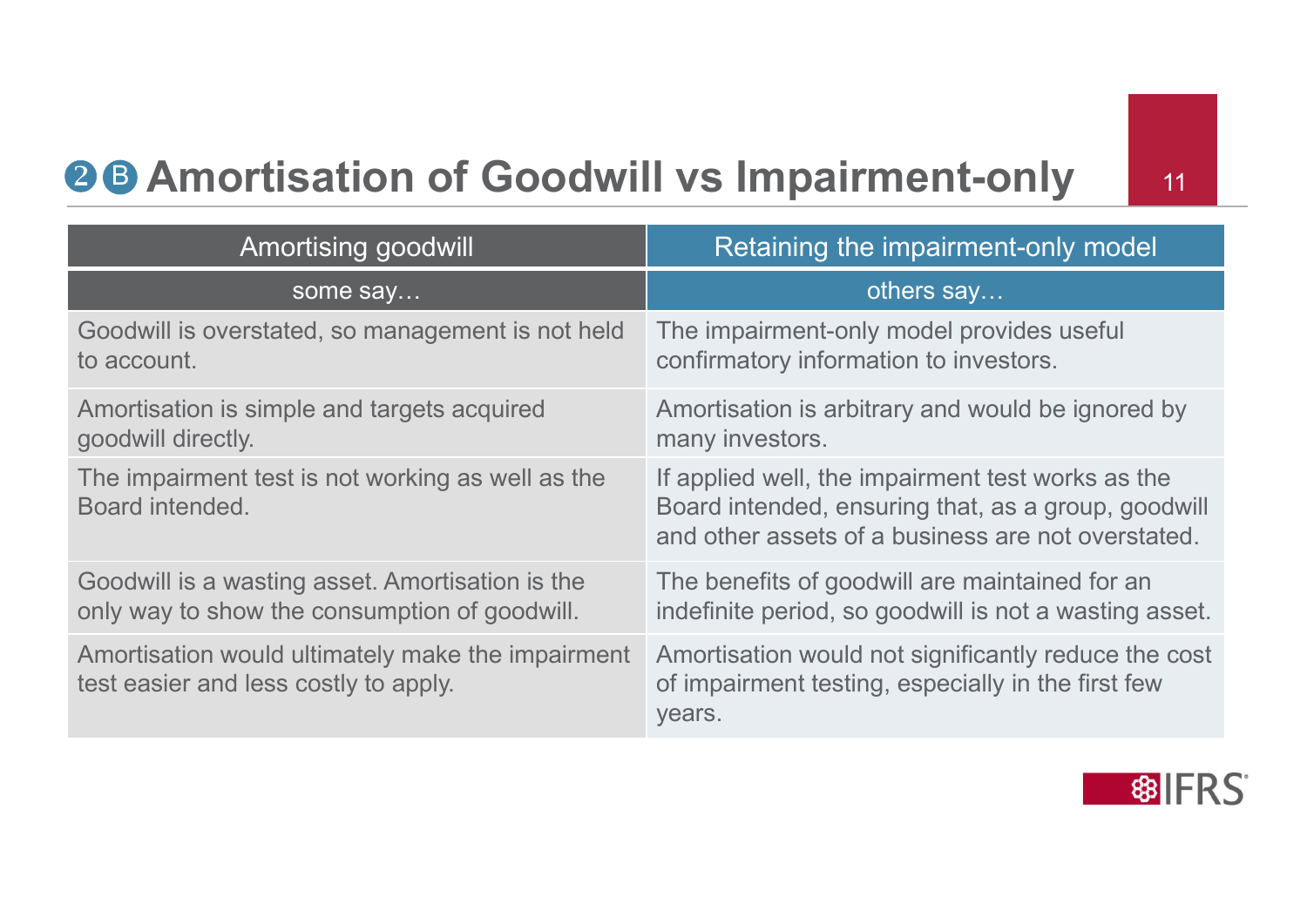# **88 Amortisation of Goodwill vs Impairment-only** 12

#### Board's preliminary view

There is no compelling evidence that amortisation would significantly improve financial reporting



Retain the impairmentonly approach



The Board majority was small. Stakeholders are invited to provide new arguments to help the Board decide how to move forward on this topic.

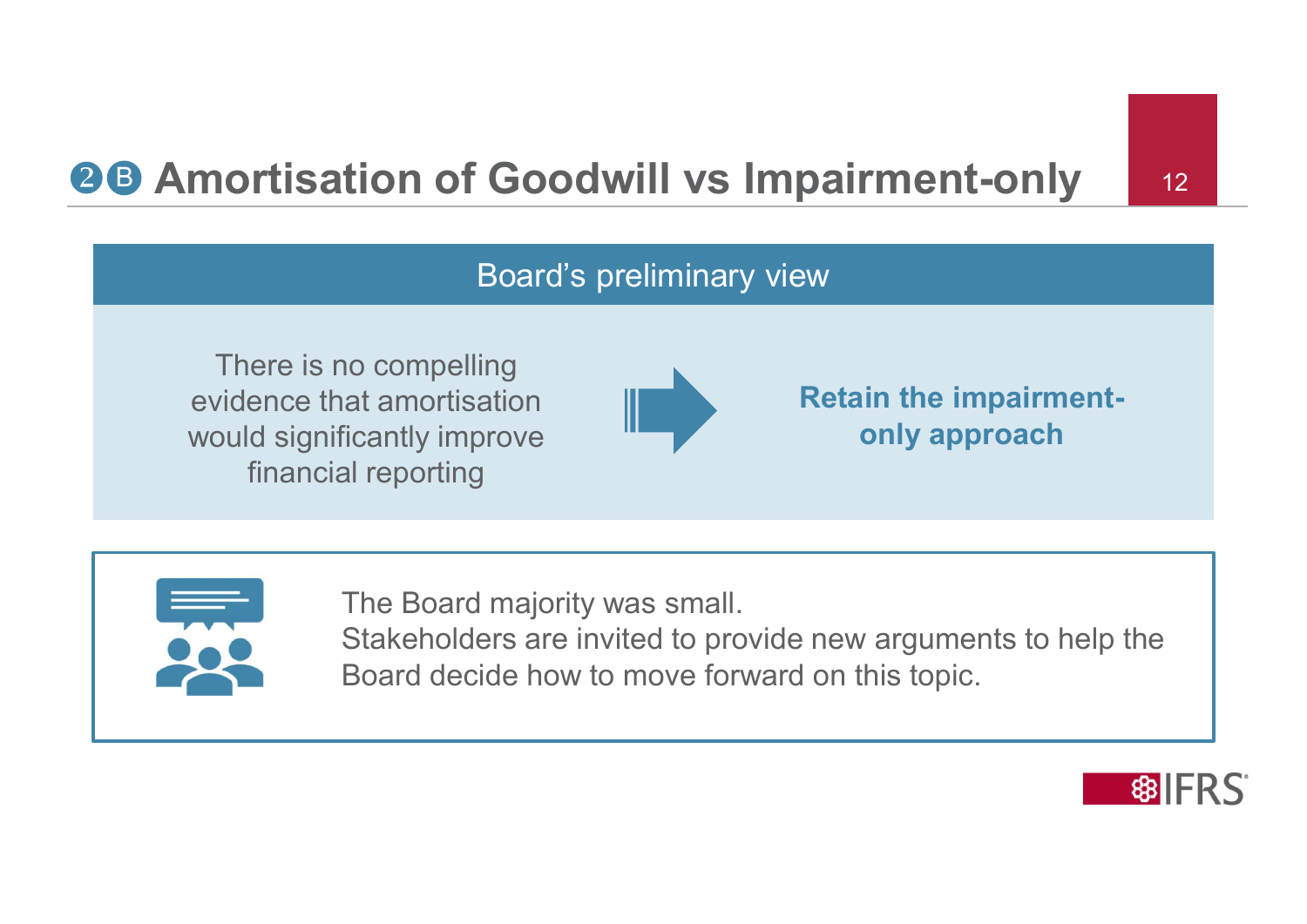# **20 Simplifying the impairment test** 13

#### Relief from an annual impairment test



**Examplifying the impairm<br>
Relief from an annual impairment test<br>
Having to perform the test annually,<br>
even when they have no reason to<br>
suspect an impairment has<br>
occurred, adds unnecessary cost.<br>
• Remove requirement to** • Having to perform the test annually,<br>
• Even when they have no reason to<br>
suspect an impairment has<br>
occurred, adds unnecessary cost.<br>
• Remove requirement to test CGUs<br>
containing goodwill for impairment at least<br>
annua Having to perform the test annually, even when they have no reason to suspect an impairment has occurred, adds unnecessary cost.

- containing goodwill for impairment at least annually.
- there is any indicator of impairment, and perform the impairment test if there is.

#### Simplifying value in use estimates



IAS 36 contains certain restrictions on value in use that add cost and complexity to the test, and deviates from common industry practice. **Ent test**<br>
• Simplifying value in use estimates<br>
• LAS 36 contains certain restrictions<br>
on value in use that add cost and<br>
complexity to the test, and deviates<br>
from common industry practice.<br>
• Remove restriction on inc • Cash flow cash flow in the optical posterior of posterior and complexity to the test, and deviates from common industry practice.<br>• Remove restriction on including some cash flows in value in use estimates.<br>• Cash flow f Allow value in use that add cost and<br>
complexity to the test, and deviates<br>
from common industry practice.<br>
• Remove restriction on including some cash<br>
flows in value in use estimates.<br>
• Cash flow forecasts still need to



- flows in value in use estimates.
- reasonable and supportable.
- post-tax cash flows.

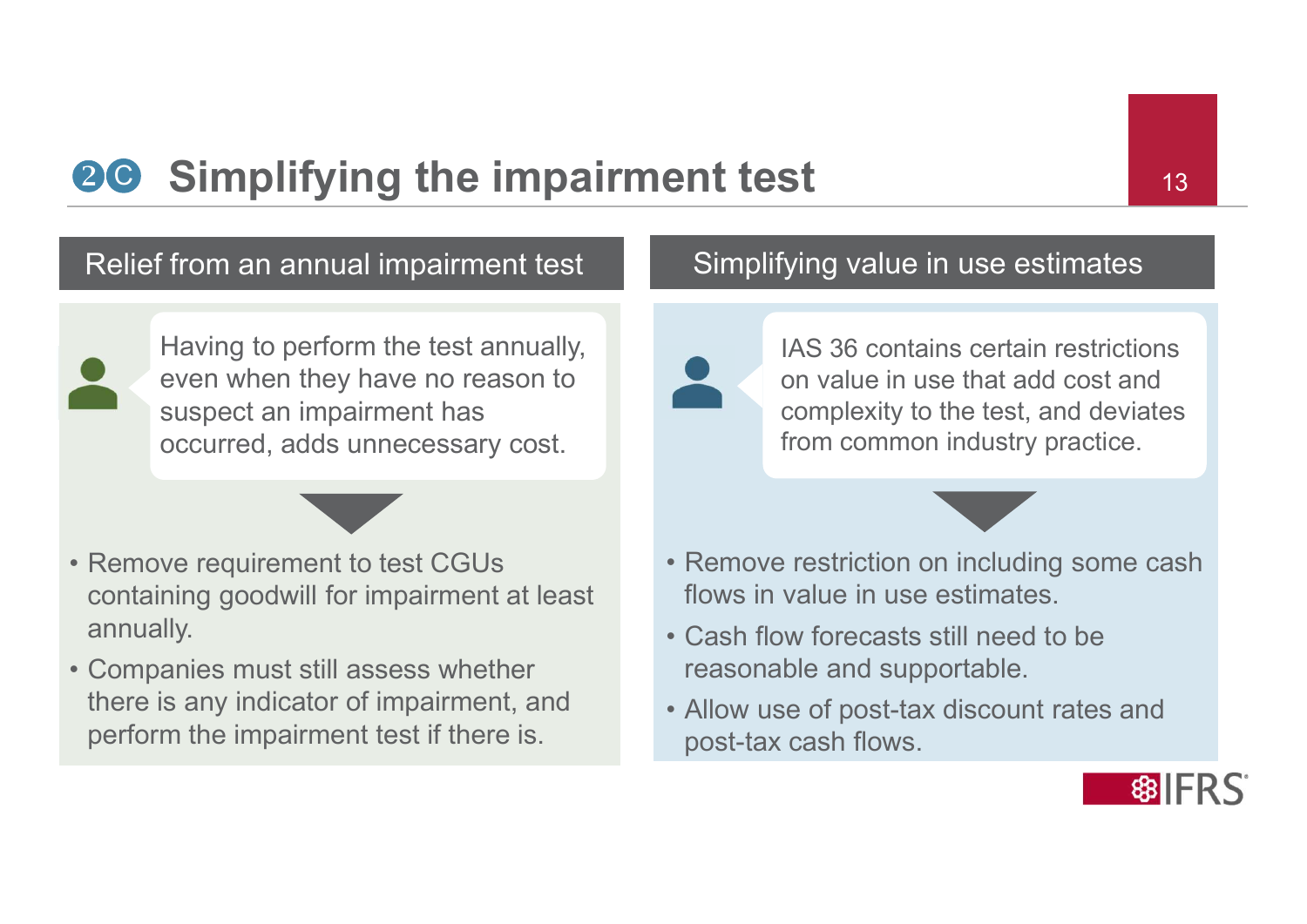# 8 Other topics 14

| <b>8 Other topics</b><br>14                                                                                                                                                                                                                     |                                                                                                                                                                                                                       |  |  |  |
|-------------------------------------------------------------------------------------------------------------------------------------------------------------------------------------------------------------------------------------------------|-----------------------------------------------------------------------------------------------------------------------------------------------------------------------------------------------------------------------|--|--|--|
| <b>Presenting total equity before goodwill</b>                                                                                                                                                                                                  | Intangible assets                                                                                                                                                                                                     |  |  |  |
| Goodwill is different from other assets<br>because it:<br>• can only be measured indirectly; and<br>• cannot be sold separately.                                                                                                                | Some believe that recognising these assets<br>separately helps explain what the company<br>has bought in an acquisition. Others think<br>that the information is of limited use.                                      |  |  |  |
| <b>Presenting total equity excluding</b><br>goodwill on the balance sheet helps to<br>make this amount more prominent,<br>drawing investors' attention to companies<br>whose goodwill constitutes a significant<br>portion of their net assets. | In the Board's view:<br>there is no compelling evidence to<br>$\bullet$<br>change existing requirement; and<br>aligning the accounting treatment for all<br>intangible assets is beyond the scope of<br>this project. |  |  |  |

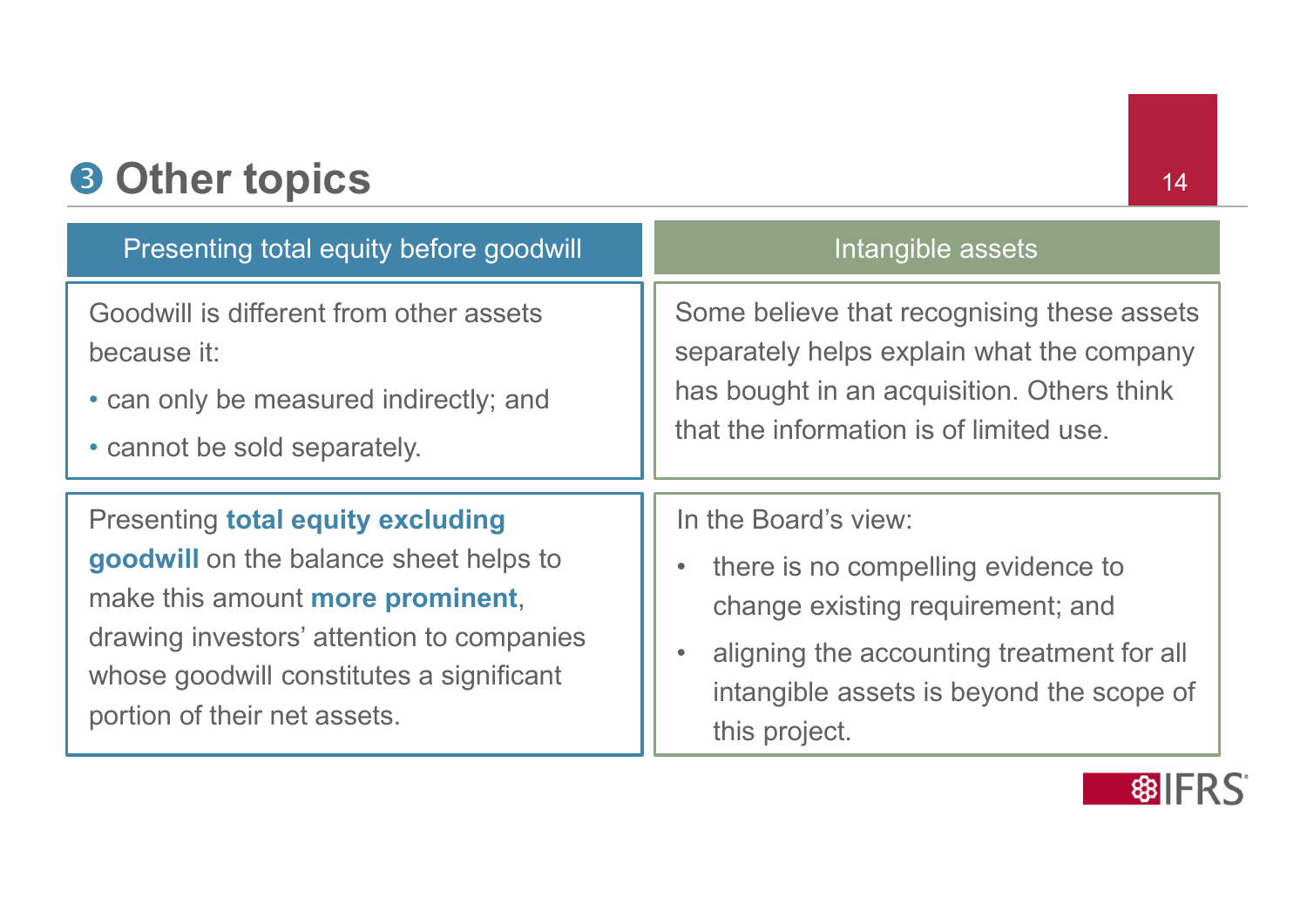### A balanced package 15

Possible changes the Board considered More useful Objectives Board's Reduce cost  $|$  preliminary view information Improve disclosures about acquisitions  $\overrightarrow{Y}$   $\overrightarrow{X}$  Yes, change **2** Amortise goodwill **X** No, do not change Provide relief from annual quantitative impairment test  $\overrightarrow{y}$   $\overrightarrow{y}$  Yes, change Possible changes the Board considered<br>
Note useful<br>
More useful<br>
Information<br>
Amend how value in use is estimated<br>
Present total equity excluding goodwill<br>
Present total equity excluding goodwill<br>
Note the set of the set **3** Present total equity excluding goodwill and vertical vertices of the Yes, change Include some intangible assets in goodwill  $X$   $V$  No, do not change In line with objective  $\bullet\hspace{1.5mm}\star\hspace{1.5mm}$  In conflict with objective  $\hspace{1.5mm}\ldots\hspace{1.5mm}$  No significant impact  $\hspace{1.5mm}\parallel\hspace{1.5mm}$   $\hspace{1.5mm}$   $\hspace{1.5mm}$   $\hspace{1.5mm}$   $\hspace{1.5mm}$   $\hspace{1.5mm}$   $\hspace{1.5mm}$   $\hspace{1.5$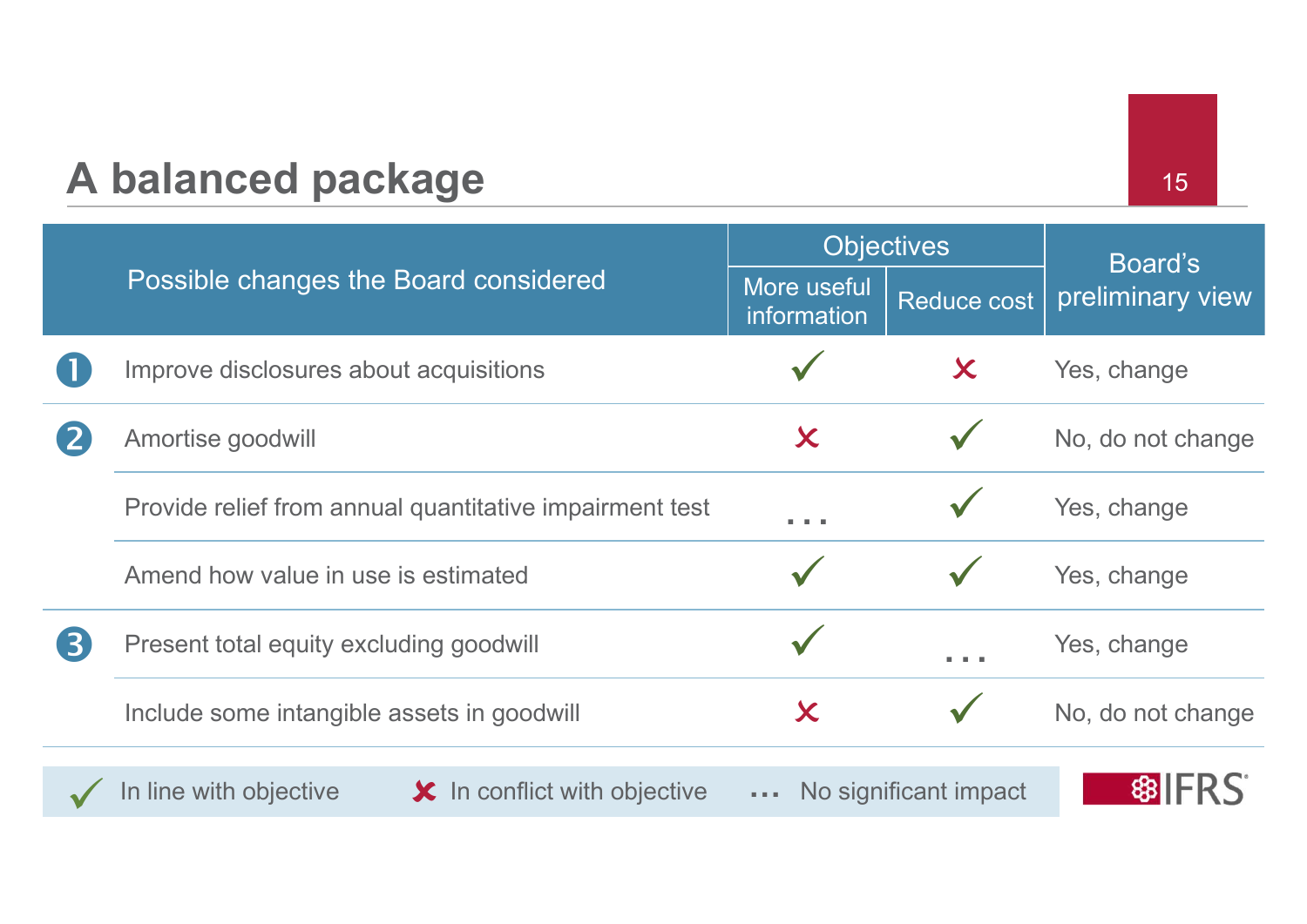# Further information 16

The deadline for comments on the Discussion Paper is 31 December 2020. The deadline has changed to 31 December 2020 because of the covid-19 pandemic; previously it was 15 September 2020.

For further information on the project and the Discussion Paper please visit www.ifrs.org/projects/work-plan/goodwill-and-impairment/.